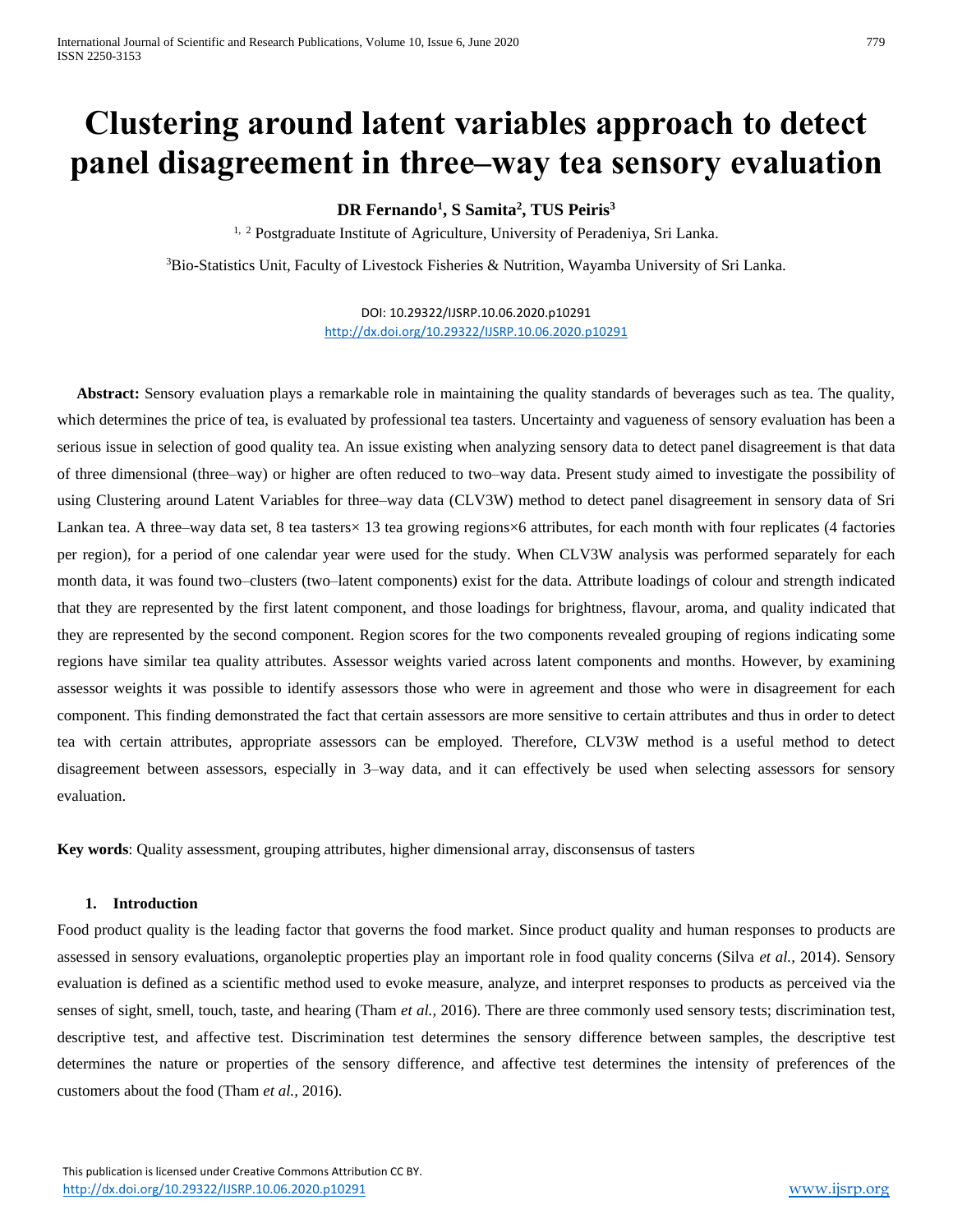Role of sensory evaluation is emphasized in world famous beverages like tea (Kowalski *et al*., 2019). In Sri Lanka, tea is a major source of foreign exchange earnings. The quality of tea depends on the chemical components of tea infusions. The analytical methods available to identify chemical constituents impacting tea quality are precise. However, chemical composition analysis is complicated, time–consuming, labor–intensive, and expensive. Further, that process needs materials and a large amount of chemicals (Yin *et al*., 2018). As the sensory quality is a result of the interaction between the tea and the human sensation, instrumental assessments of organoleptic properties are dubious (Peiris *et al*., 2018). Traditionally, the quality of tea is assessed by professional tea tasters and interpreted in their own language. The tea industry relies on their assessments. As such, tea tasters play a crucial role in determining tea price (Kottawa–arachchi *et al*., 2014). The use of organoleptic evaluation to identify tea quality is rapid (Duan *et al.,* 2018). Nevertheless, problems in human assessors like bias, the influence of external factors, change in the perceptiveness, and the time required to develop such professionals trigger ever–growing need for the monitoring of assessors (Don Francesco *et al*., 2014). Apart from overall monitoring, there may be special situations where it needs to identify the panelists who are more suitable to assess a certain set of attributes. Similarly, there may be situations where it is necessary to select a uniform set of panelists with outstanding performances, or to identify groups of panelists with similar levels of assessment. Then the requirement of statistical methods to assess an individual's reliability, discriminability, repeatability, selection of outstanding panel members and agreement with other members becomes important. Among those factors affecting assessing, this paper mainly concerns the identifying disagreement within a panel.

Many approaches of studying panel consensus have emerged in the literature. Consonance index (Dijksterhuis. 1995), Control of Assessor Performance (CAP) method (Schlich. 1996), egg–shell plot (Lea, Rødbotten, & Næs, 1995) and linear mixed models (Latreille *et al*., 2006) are some of them. Due to its adaptability, analysis of variance (ANOVA) has been employed frequently. Carbonell *et al*., (2007) used ANOVA and principal component analysis (PCA), generalized procrustes analysis (GPA), cluster analysis and partial least squares (PLS) regression to evaluate panel performance. Panel concordance analysis (PANCA), which is an extension of PCA is also a tool that has been used to identify disagreement between the panelists (Derks. 2010). In another study, a parallel factor (PARAFAC) model (Romano *et al*., 2011) was used to investigate individual differences between assessors. The n– way partial least squares (n-PLS) model was used to test the predictive ability of the panel (Romano *et al*., 2011). Assessor main effect in the classical assessor model of ANOVA describes the disagreement between assessors, and assessor  $\times$  product interaction describes both panel disagreement and different use of scale (scaling effect) (Peltier *et al*., 2012). In some studies, a coefficient was used to down–weight the bad performance assessors (Tomic *et al*., 2013). The rationale behind this strategy has been to assign a unique weight to each assessor and thereby to identify good performers and bad performers. Rational methods like fuzzy logic, neural network, data aggregation, classification, and clustering have been proposed to solve the vagueness related to this field (Tham *et al.,* 2016). Clustering of Latent Variables (CLV) which aimed at clustering sensory descriptors along with a latent component has been the strategy used in the study by Vigneau *et al*. (2003). As it aggregates the data over the assessors, information regarding the differences between assessors is lost.

Although many approaches have been proposed in the past for the analysis of scores given by assessors, the dimensionality of the data such as three–way have surprisingly been neglected. In most of the methods, data have been considered as two–way, such as product and assessors, attribute and assessors. In fact, most methods studied have considered each attribute separately, therefore relationships among the attributes have been ignored. Wilderjans & Cariou*.* (2016) addressed this issue by extending CLV to CLV3W to disclose the underlying sensory dimensions. Present study aimed at using CLV3W method to detect panel disagreement in three–way sensory data of Sri Lankan tea.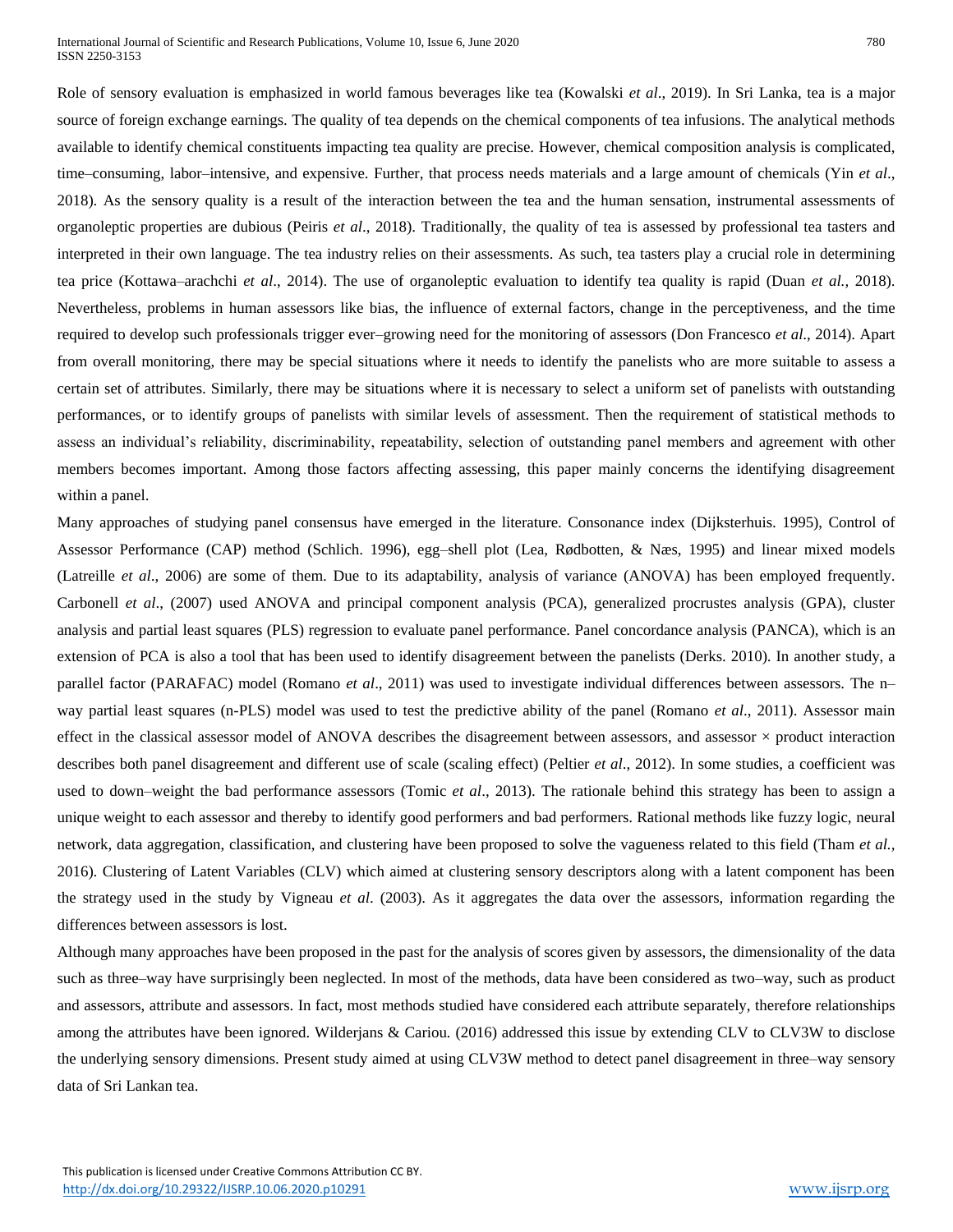#### 2. **Materials and Methods**

# 2.1 The CLV3W method

A conventional 3–dimensional sensory profiling data array (**X**) consists of scores given by *K* assessors for *I* products on *J* sensory attributes (Wilderjans & Cariou, 2016). In the CLV3W method, initially, *J* attributes are grouped into *Q* clusters and thereby determine *Q* latent components; *t*1, *t*2 ,…, *tQ*. Then, for each component, attribute loadings, product scores and assessor weights are estimated. Panel disagreement is evaluated using cluster–specific assessor weights (**w**q), which are determined by maximizing the function (Wilderjans & Cariou, 2016).

$$
\mathbf{g} = \sum_{j=1}^{J} \sum_{q=1}^{Q} \mathbf{p}_{jq} \operatorname{cov}^2(\mathbf{X}_j \mathbf{w}_q, \mathbf{t}_q)
$$
 (1)

where

 $X_j$  –  $j$ <sup>th</sup> lateral slice of  $\underline{X}$  and  $X_j$  is of order *I*×*K* 

 $p_{jq}$  – Indicator whether attribute *j* belongs ( $p_{jq} = 1$ ) or does not belong ( $p_{jq} = 0$ ) to cluster *q*. This is equivalent to minimizing the loss function (Wilderjans & Cariou, 2016).

$$
f = \sum_{j=1}^{J} \sum_{q=1}^{Q} p_{jq} \left\| \mathbf{X}_j - \alpha_{jq} (\mathbf{t}_q \mathbf{w}'_q) \right\|_F^2
$$
 (2)  
where

 $\alpha_{iq}$  – loading of the attribute *j* in cluster *q*.

The CLV3W model is a special case of the cluster–wise PARAFAC model where there are *Q* clusters of attributes and only one latent component is associated with each cluster. That latent component is described with attributes in that particular cluster. Generally, in the cluster–wise PARAFAC model, the elements of one of the three–dimensions (products, attributes and assessors) of sensory data array are assigned to a limited number of mutually exclusive clusters. Simultaneously, the data within each cluster are modeled with PARAFAC. In the conventional PARAFAC method, components are sought that capture the complex interaction between the elements of the three–dimensions. Then parameters of matrices of each dimension and components are estimated. These parameter estimates are made for each element of each dimension for a particular component. Loadings are the estimates of attributes. They reflect the extent to which the attributes represent the underlying components. Product scores are the estimates of product dimension and they indicate the location of each product on these components. Using product scores of different components, a grouping of products can also be investigated and thereby products with the same attributes can be determined. Estimates of assessors are called weights, which represent the extent to which the assessors rely on a particular component. Assessor weights are used to determine the panel disagreement (Wilderjans & Ceulmans. 2013). In CLV3W, the principle used is exactly the same as of cluster-wise PARAFAC except one latent component is sought for each cluster and component–wise estimates for elements of three–dimensions are computed.

# 2.2 Algorithm of CLV3W analysis

Algorithm used in CLV3W is discussed by Wilderjans and Cariou (2016). In implementing this algorithm to the present study, agglomerative hierarchical clustering (AHC) was used for the initial partitioning as recommended by them. The number of clusters were decided by evaluating the difference of loss function (delta) values resulted in agglomeration steps. The number of clusters at the step that gives the largest delta is used as the basis of deciding the number of clusters. Attribute loadings, product scores, and assessor weights are estimated for each identified cluster. However, since the aim of the study was to detect the disagreement, the scaling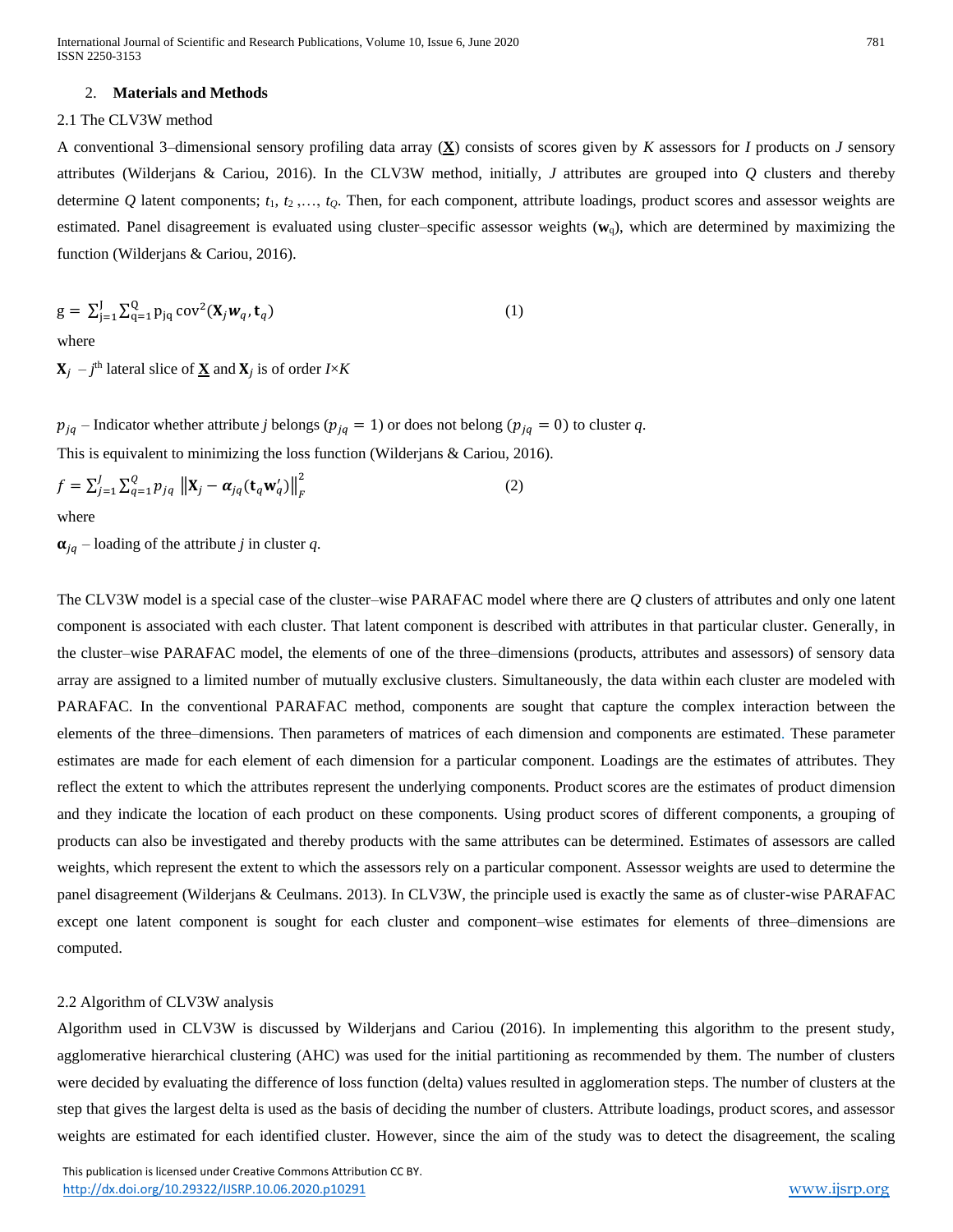effect was removed by using isotropic scaling factor adjustment (Wilderjans & Cariou, 2016) before performing the analysis. The analysis was performed using functions in R–package of ClustVarLV.

# 2.3 Application of CLV3W

This CLV3W method was applied to the secondary data of Sri Lankan tea tasters used in the study Peiris *et al*. (2018). Data set contained scores given by 8 well–experienced tea tasters for samples from 13 tea growing regions of Sri Lanka on 6 sensory attributes. Each region had been replicated 4 times by means of 4 factories per region and data had been collected over a one–year period on a monthly basis, January to December of 2009. Since only one value per region is required for the CLV3W analysis, the median value of the 4 factories was used as the value of the region. Scores had been assigned on a 5–point rating scale. In fact, such a scale was advocated by several authors within the scope of data exploration (Cariou & Wilderjans. 2018). The 13 regions considered in the study were, *Nuwaraeliya (NE), Udapussellawa (UP), Lindula/Thalawakelle (LT), Agarapathana (AGP), Bogawanthalawa (BGW), Maskeliya (MSK), Malwatta Valley (MWV), Bandarawela (BW), Uva Medium (UM), Mid Country (MC), Sabaragamuwa (SG), Matara/ Akuressa (MA), Galle/Alpitiya (GA)* and the sensory attributes considered were colour, brightness, strength, flavour, aroma, and quality. Data of assessor 1 and 3 were not available for the month of September. The CLV3W analysis was performed separately for each month.

## 3. **Results**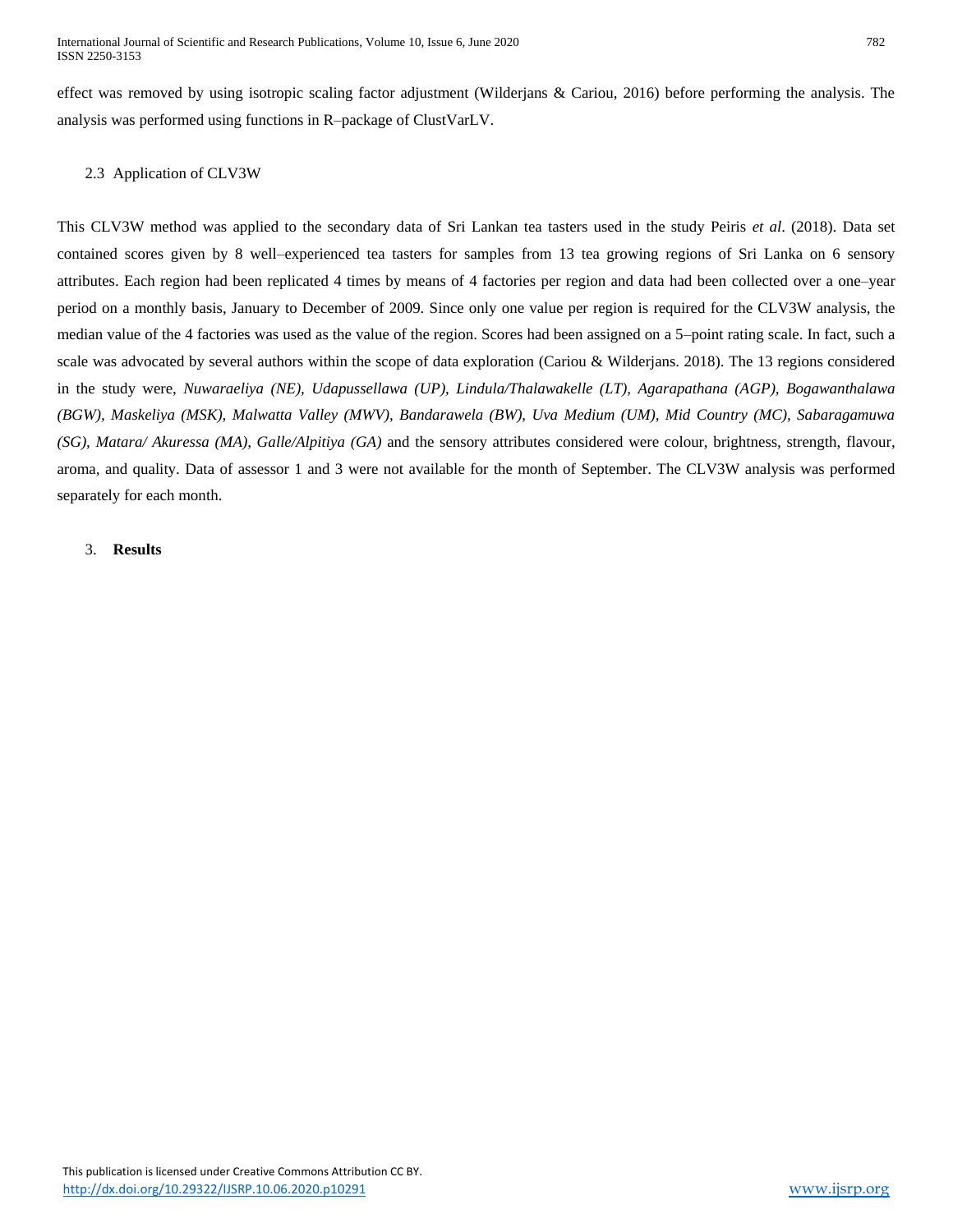The delta values resulted in agglomeration steps are presented in Figure 1 and it can be seen that the sharpest increase of the delta lies at the aggregating step two clusters to one, suggesting two–cluster or two–component solution for attributes. Moreover, the aggregation patterns in figure 1 were consistent across all months and thereby two–component solution was confirmed.



**Figure 1: Evolution of delta with number of clusters for months January to December.**

Loadings of attributes for each of the two components are presented in figures 2(a) and 2(b). From figure 2(a) it can be seen that only colour and strength have non–zero loadings and thus those two are the indicators of component one. Similarly, according to figure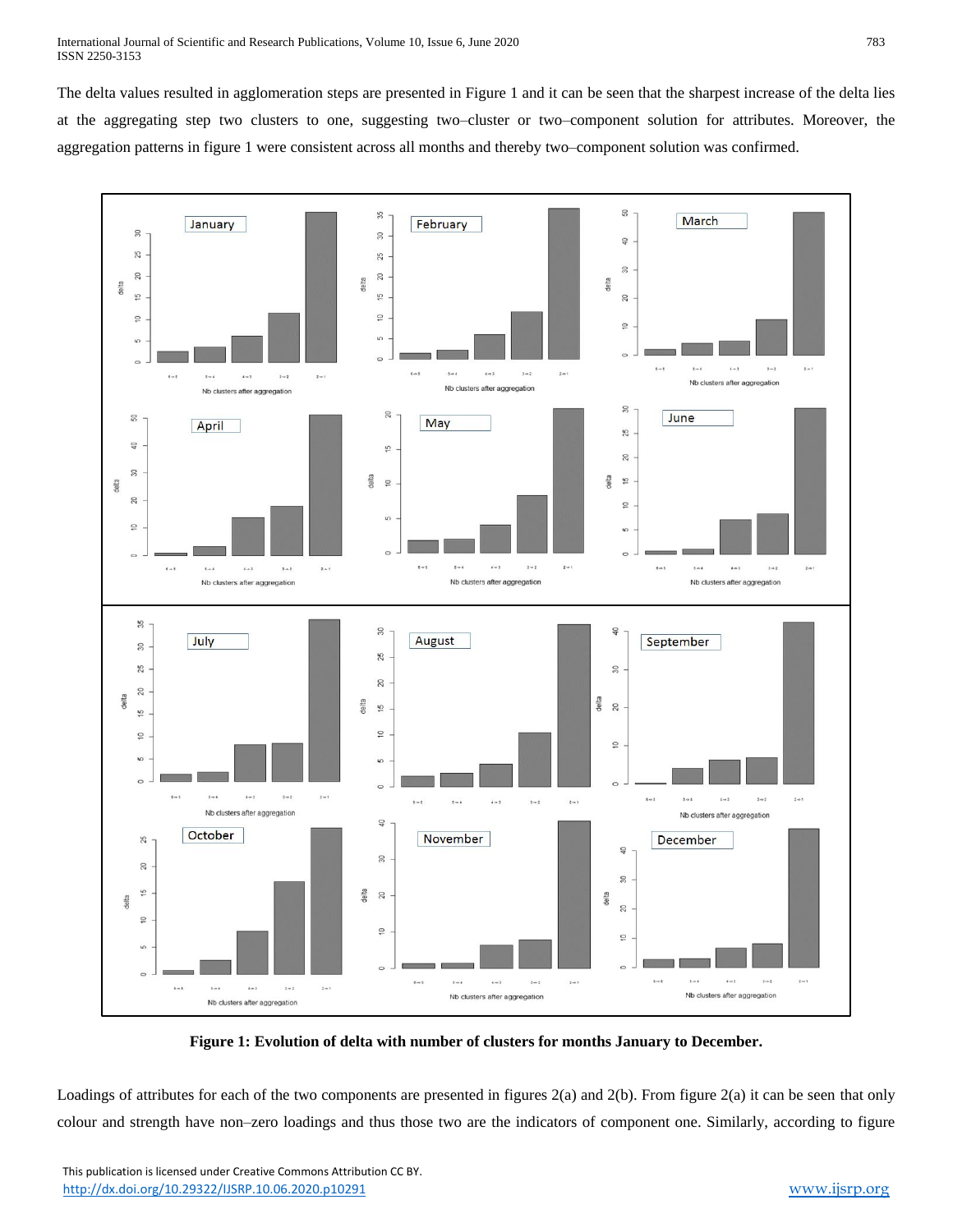International Journal of Scientific and Research Publications, Volume 10, Issue 6, June 2020 784 ISSN 2250-3153

2(b), brightness, flavour, aroma, and quality are the indicators of component two. A surprising clustering was observed for the month of April where the first latent component consisted of only colour and second of all other attributes. Note that the loadings of the month April are not included in fig 2 as the loading of colour for component 1 was unusually large (9.31) thus the inclusion of that could hinder the general pattern revealed by all other months. Further, it can be noticed that loadings for all attributes in each component have the same sign, either positive or negative and it implies that attributes in each component are positively correlated. In all months, loadings of colour are higher than that of strength in component one, and brightness showed the lowest loading in component two. This can be interpreted as, the attribute colour has a higher contribution to the latent component one, and brightness contribution was the lowest to component two. Also, loadings for all attributes of both components in January, May, and July are negative and this confirms the fact that all attributes of both components are negatively correlated. Further, all attributes of both components are positively correlated in August, September, October and December where loadings for both components are positive. (a)

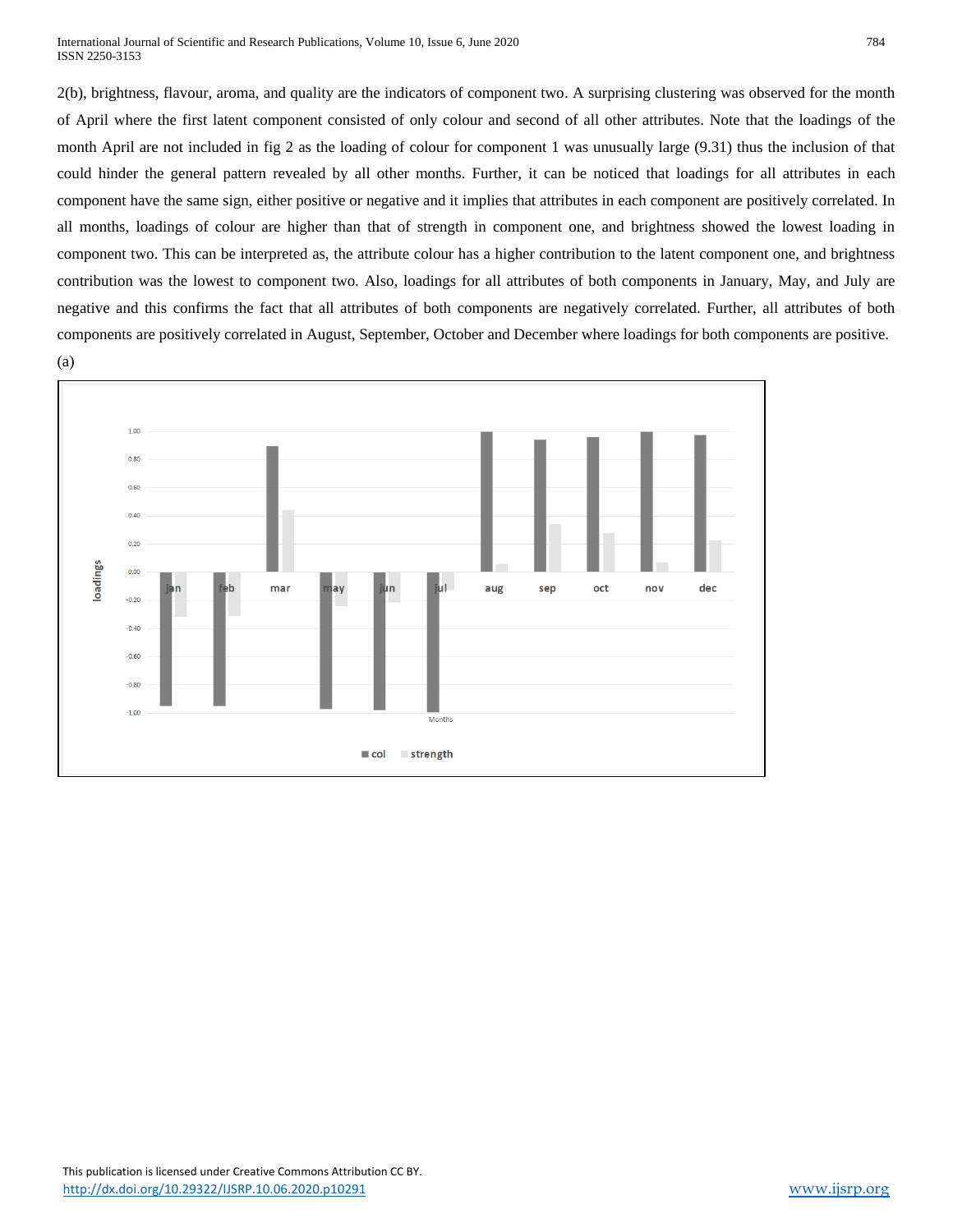

**Figure 2: Loadings of attributes for clusters; (a) Component 1 (b) Component 2**

The location of regions based on scores of the two components for each month is presented in figure 3. In all months, regions *NE* and *UM* were clearly disjointed from all other regions. Furthermore, some regions located close to each other indicating those regions have more or less same tea quality attributes (Circled in plots of figure 3). According to figure 3, by considering all months we may identify mainly 2 groups of regions as follows; *AGP, BGW, MSK,* and *LT* in one group and *GA, MA,* and *SG* in another group.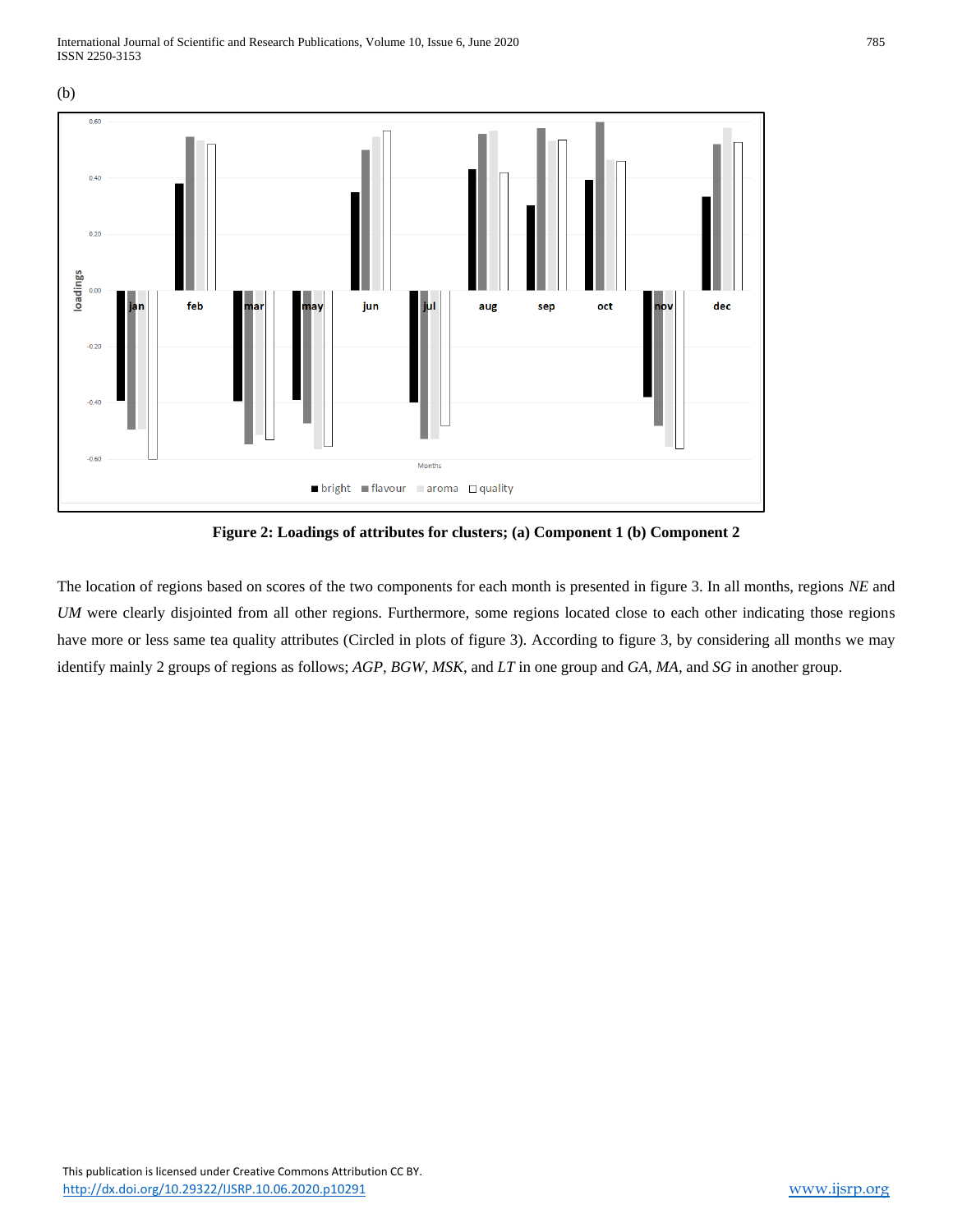#### International Journal of Scientific and Research Publications, Volume 10, Issue 6, June 2020 786 ISSN 2250-3153



**Figure 3. Configuration of region scores for two components in each month**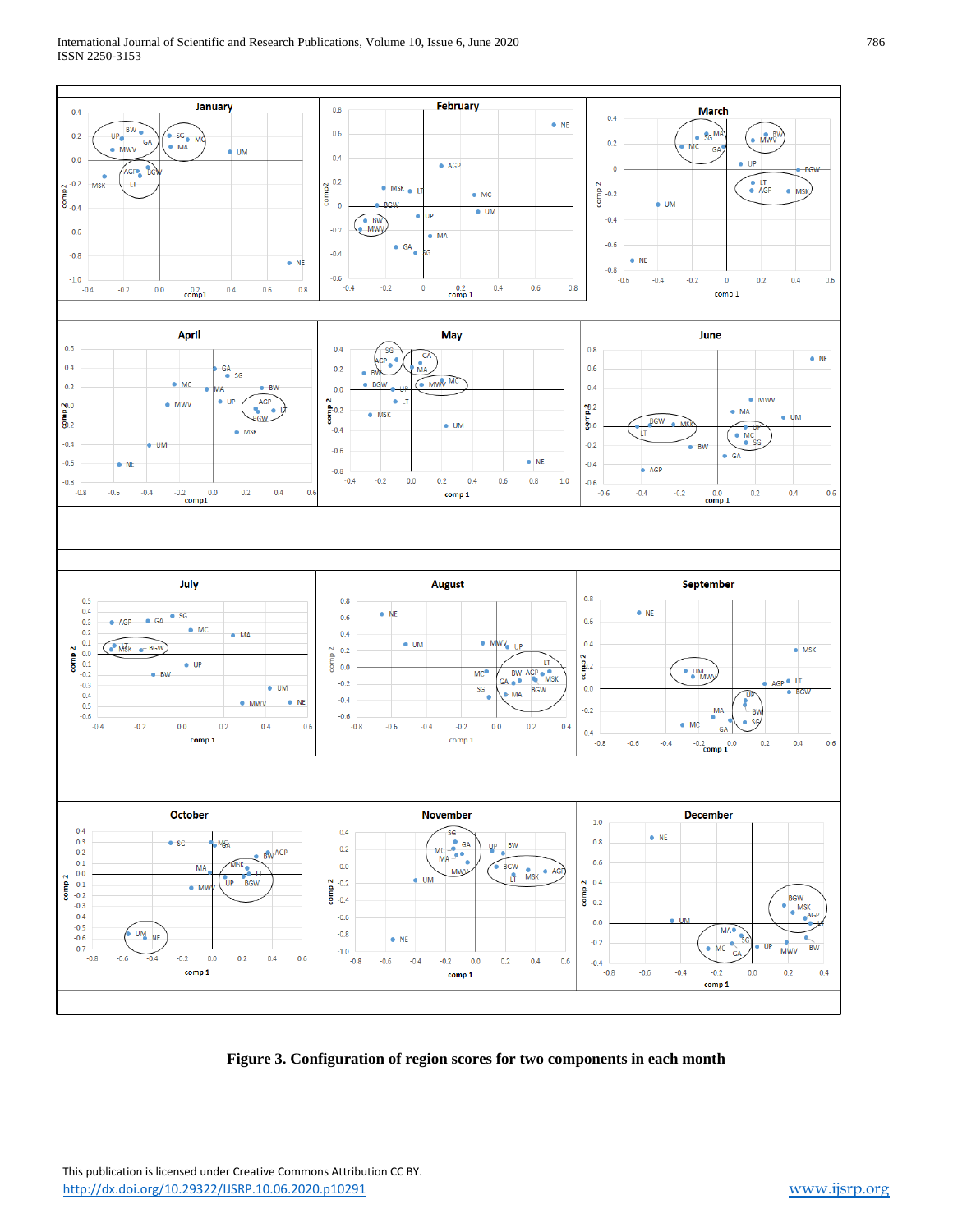Assessor weights are the key parameters that determine panel disagreement. Since assessor weights are estimated for each component separately, disagreement can be studied with respect to each component. The assessor weights obtained for the two components for each month are presented in figure 4. From figure 4 it can be seen variations of weights across latent components and assessors.

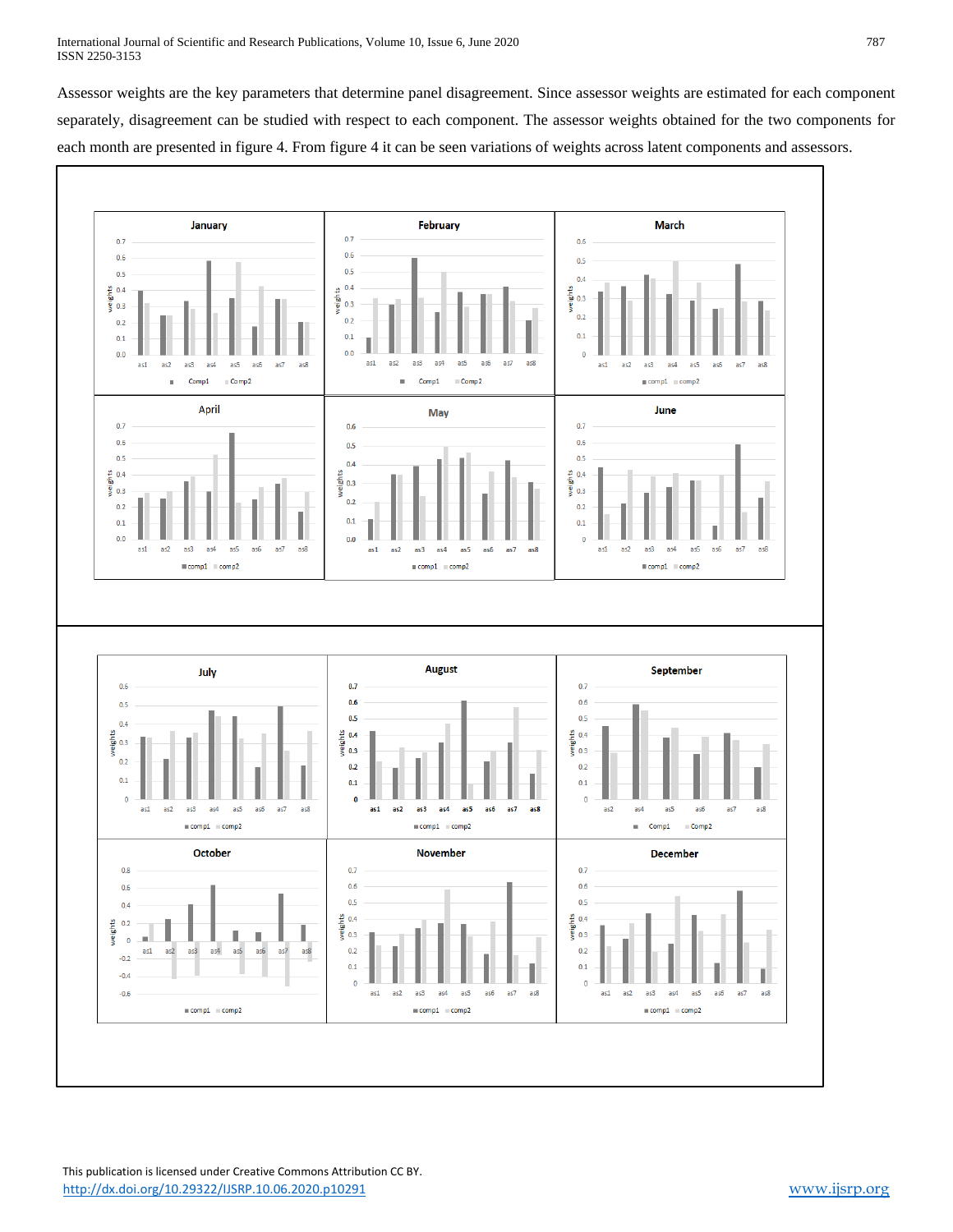International Journal of Scientific and Research Publications, Volume 10, Issue 6, June 2020 788 ISSN 2250-3153

In order to have a better understanding of assessors who are in agreement for each component, assessors who had weights higher than the average weight for each component and month were tabulated (Table 1). From the table, it can be found that assessors 5, 4, 7 and 3 are generally in an agreement for the component 1 and thus they are more suitable to assess attributes of colour and strength. Similarly, assessors 4, 6 and 5 are in agreement in assessing latent component two, and thus they are more suitable to evaluate attributes brightness, flavour, aroma and quality. Since assessors 4 and 5 are in both groups, those two suitable to assess all 6 attributes.

| <b>Month</b>    | Latent         | <b>Assessors with above</b> |              |                |                |                |                |                |
|-----------------|----------------|-----------------------------|--------------|----------------|----------------|----------------|----------------|----------------|
|                 | Component      | the average weights         |              |                |                |                |                |                |
| <b>January</b>  | $\mathbf{1}$   |                             |              | 3              | 7              | 5              | $\mathbf{1}$   | $\overline{4}$ |
|                 | $\overline{2}$ |                             |              |                |                | 7              | 6              | 5              |
| February        | $\mathbf{1}$   |                             |              |                | 6              | 5              | 7              | 3              |
|                 | $\overline{c}$ |                             |              |                |                |                | 6              | $\overline{4}$ |
| <b>March</b>    | 1              |                             |              |                |                | 2              | 3              | 7              |
|                 | $\overline{2}$ |                             |              |                |                | 5              | 3              | 4              |
| <b>April</b>    | $\mathbf{1}$   |                             |              |                |                | 7              | 3              | 5              |
|                 | $\overline{c}$ |                             |              |                |                | 7              | 3              | $\overline{4}$ |
| <b>May</b>      | 1              | 6                           | 8            | $\overline{2}$ | 3              | 7              | $\overline{4}$ | 5              |
|                 | $\overline{c}$ |                             |              |                | 2              | 6              | $\overline{4}$ | 5              |
| June            | $\mathbf{1}$   |                             |              |                | 4              | 5              | $\mathbf{1}$   | 7              |
|                 | $\overline{2}$ |                             | 5            | 8              | 3              | 6              | $\overline{4}$ | $\overline{2}$ |
| July            | $\mathbf{1}$   |                             |              | 3              | $\mathbf{1}$   | 5              | $\overline{4}$ | 7              |
|                 | $\overline{2}$ | 5                           | $\mathbf{1}$ | 6              | 3              | $\overline{2}$ | 8              | $\overline{4}$ |
| <b>August</b>   | $\mathbf{1}$   |                             |              |                | 7              | $\overline{4}$ | $\mathbf{1}$   | 5              |
|                 | $\overline{c}$ |                             | 3            | 6              | 8              | $\overline{2}$ | 4              | 7              |
| September       | $\mathbf{1}$   |                             |              |                | 5              | 7              | $\overline{2}$ | $\overline{4}$ |
|                 | $\overline{c}$ |                             |              |                | 7              | 6              | 5              | 4              |
| October         | $\mathbf{1}$   |                             |              |                |                | 3              | 7              | $\overline{4}$ |
|                 | $\overline{2}$ |                             |              | 5              | 3              | 6              | 2              | 7              |
| <b>November</b> | $\mathbf{1}$   |                             |              | 1              | 3              | 5              | $\overline{4}$ | 7              |
|                 | $\overline{c}$ |                             |              | 5              | $\overline{2}$ | 6              | 3              | $\overline{4}$ |
| <b>December</b> | $\mathbf{1}$   |                             |              |                | $\mathbf{1}$   | 5              | 3              | 7              |
|                 | 2              |                             |              | 5              | 8              | 2              | 6              | $\overline{4}$ |

**Table 1: Assessors with weights higher than average weights**

In fact, conventional cluster analysis was also performed on weights of assessors for each month and each component to ratify the above results. The majority of dendrograms exhibited the same cluster patterns as presented in table 1. This result also supported the findings on the agreement among assessors as found using CLV3W method.

#### **4. Discussion**

Sensory evaluation plays a very important role in the tea industry as outcome from the sensory evaluation is the primary factor in determining the price of the product. In fact, in a country such as Sri Lanka, tasters can have an impact on the whole economy as tea is a major source of foreign exchange earnings to Sri Lanka. This emphasizes the necessity of monitoring the tea tasters regarding the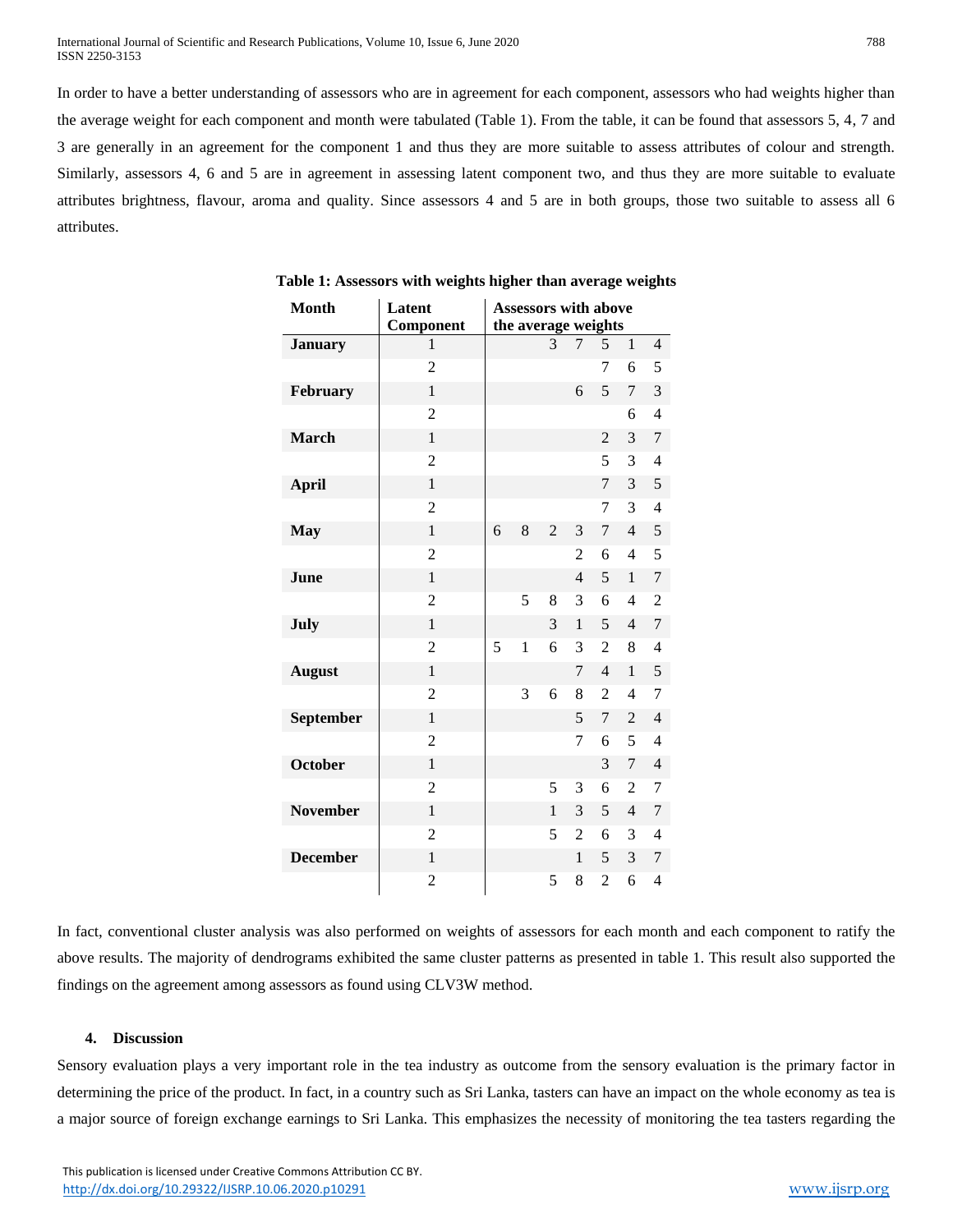individual's reliability, discriminability, and consensus with other tasters, and selection of uniform panel members depending on the set of attributes. Focusing on the latter criterion, the objective of present study was to identify the disconsensus if any, among a panel of tea tasters, and recently developed three–way analysis method was used to accomplish it. In the CLV3W method, out of the estimates; attribute loadings, region scores, and assessor weights, using assessor weights, the agreement between assessors can be determined.

Two clusters of attributes were the solution for all months and thus the 6 attributes can be seen as two independent sets of attributes. This result can be taken as a true representation as this outcome is not just following a particular clustering algorithm. This result in fact, was obtained as the best outcome based on delta (figure 1) by considering all possible random initial partitioning of attributes in the rational Agglomerative Hierarchical clustering. Except for April, the clustering pattern was the same for all months. We suspect the unusual pattern in the month of April could be due to some errors in recording the data. January, February, May, June, and July presented negative loadings for the component 1 and it could be interpreted as those attributes, colour and strength were not prominent during those months. Similarly, during four months; January, March, May, and July showed negative loadings for component 2 indicating those attributes; brightness, strength, flavour, and aroma were not prominent during this period. It should be noted that CLV3W method grouped sensory attributes according to their covariances, either positive or negative, with the latent component of each cluster. Romano *et al.,* (2011) evaluated a panel performance using two–component PARAFAC model and by reanalyzing the same study, Wilderjans and Cariou (2016) reported that loadings of attributes in CLV3W seemed to be an oblique rotation of the PARAFAC axes. The PARAFAC method does not facilitate rotation, and in addition, interpretation of loading is much easier in CLV3W method as loading of the attributes that are not associated with a component is set to zero. The CLV3W method provides information not only with respect to the level of agreement between assessors but also about tea growing regions with similar attributes. The latter information is a striking outcome from CLV3W method for panel leaders. In fact, this study paved the way to identify tea growing regions with; poor on both groups of attributes, good in only one group of attributes and poor in the other group of attributes, and good in both groups of attributes. This is crucial information when marketing tea. Further, this result can be used to identify the panel's discriminability of regions for a particular group of attributes.

Romano *et al*., (2014) developed a multivariate assessor model, an extension of the univariate multiplicative assessor model with several attributes. Although this method can handle 3–way arrays, this method focuses only on differences of scale in different uses and not the disagreement between assessors. Likewise, the clustering of assessors can be done as clustering of consumers (Onwezen et al., 2012), but the resulting partitions then depend only on the chosen attribute. In 2013, Tomic *et al*. proposed performance indices to detect assessors of off–performance which is useful for panel leaders. However, they have recommended the method only as a complementary tool and never alone (Tomic *et al*. 2013). Alternatively, some authors advocated the use of fuzzy cluster analysis techniques (Shinde *et al*., 2017) as these methods enjoy appealing properties such as fuzzy membership and flexibility. However, the understanding and applications of the fuzzy theory are still scarce in the field of sensory data (Tham *et al.,* 2016). Pinto *et al*., (2014) suggested the use of Cronbach's alpha (CA) coefficient as an analytically simple method to identify panelists familiar with welldefined attributes and rank the panelists as their consensus. However, this method also has limited use as it has not been modified for multivariate panel performance evaluation. Although the coefficient principle was later improved as a unique weight, which reflects the assessor's overall agreement with the rest of the panel, it ignores the fact that assessors may agree with the panel on one latent component and can totally disagree with another component. The weighting strategy in CLV3W was developed to address this point.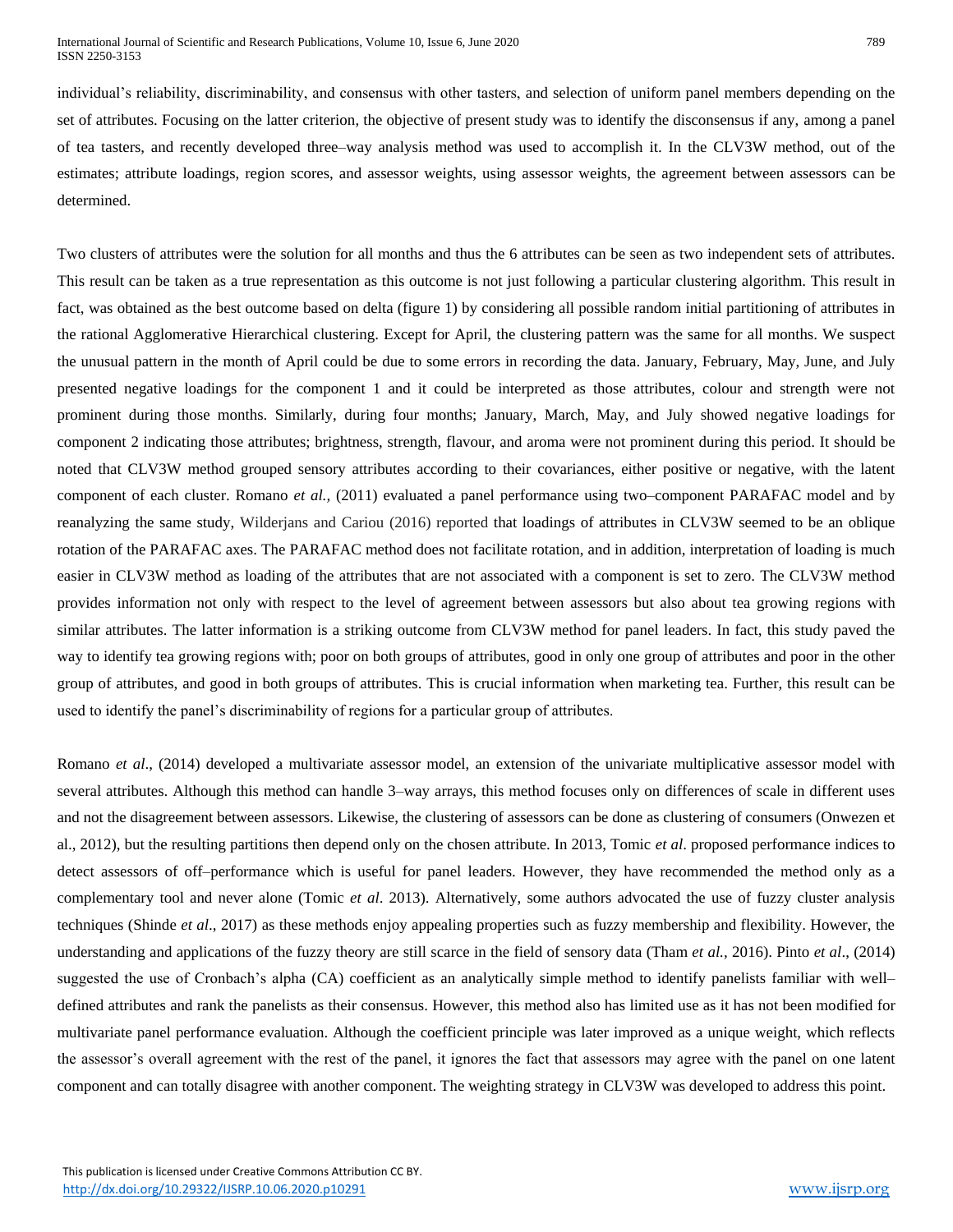Assessor weights for each latent component are important when discriminating tea samples of different regions. Higher and similar weights derived for a group of assessors on a particular component suggests that they are in agreement of assessing tea samples representing that particular latent component. In other words, such a group has the expertise in assessing attributes representing that particular component than attributes representing other components. Assessors who are not listed corresponding to each component and month in table 1 had lower weights for that component and month. This implies that those assessors' expertise is lower to capture the attributes of that component than other assessors who are in agreement. If weights are different among all assessors, then it can be suggested that panelists are not in agreement at all. However, such a total disagreement was not found in this study. It can be suggested that assessors with low weights need more training on relevant components. In fact, panel leaders can use CLV3W weighting strategy effectively to identify assessors who need more training on which subset of attributes. In situations where panel leaders need to identify a uniform set of panelists with outstanding performances, assessor weights of CLV3W method would be an ideal choice. These are paramount interests of sensory evaluations undertaken by tea tasting companies, and CLV3W method can provide the required information to those companies.

#### **5. Conclusion**

Identifying suitable assessors for sensory evaluations is a challenge and the CLV3W method provides an effective solution to this challenge, especially for sensory data with three–way arrays. Component–wise assessor weights can be used to identify panel disagreements. In this study, it was found that assessors 5, 4, 7 and 3 were generally in an agreement for the attributes colour and strength, and they are more suitable to identify tea with those attributes, or to evaluate samples from tea growing regions where those attributes are expected to be prominent. Similarly, assessors 4, 6 and 5 were found to be more suitable to identify tea with attributes, brightness, aroma, flavor, and quality. It seems, these assessors have differences in competence and thus, each group can be employed for a specific purpose. Therefore, CLV3W method is an option to detect disagreement as well as grouping of assessors. It can be suggested that weights of well–trained assessors derived by CLV3W method can be used as an index in fitting models to determine the price of different food that relies on assessor or consumer evaluations.

## **Acknowledgment**

Authors thank Dr. Veronique Cariou, research lecturer at Statistics, Sensometrics and Chemometrics Unit, Nantes University, France.

#### **References**

Carbonell, L., Izquierdo, L., & Carbonell, I. (2007). Sensory analysis of Spanish mandarin juices. Selection of attributes and panel performance. *Food quality and preference*, *18*(2), pp.329-341.

Cariou, V., & Wilderjans, T. F. (2018). Consumer segmentation in multi-attribute product evaluation by means of non-negatively constrained CLV3W. *Food Quality and Preference*, 67, pp.18-26.

Derks, E. P. (2010). PANCA: Panel concordance analysis. *Food quality and preference*, 21(3), pp. 324-329.

Di Donfrancesco, B., Gutierrez Guzman, N., & Chambers, E. (2014). Comparison of results from cupping and descriptive sensory analysis of Colombian brewed coffee. *Journal of Sensory Studies*, 29(4), pp.301-311.

Dijksterhuis, G. (1995). Assessing panel consonance. *Food Quality and Preference*, 6(1), pp.7-14.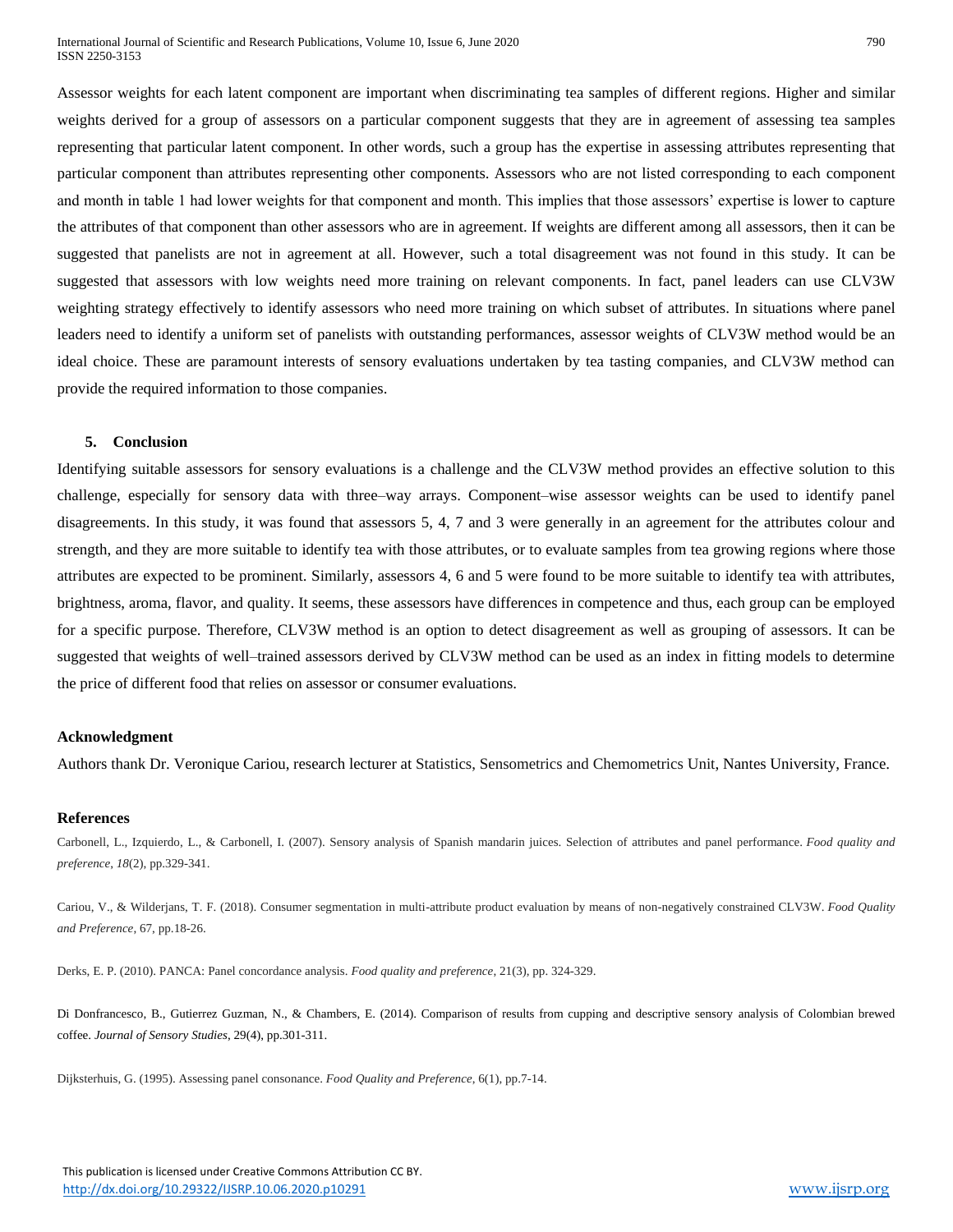Duan. Y, Song X, Yang Y, Li L, Zhao, Y, Wang, Y, Fang, W., & Zhu, X. (2018). Correlation between Sensory Evaluation Scores and Flavor Attributes of Black Teas from Around the World. *Journal of Food Processing & Technology,* 9:4

Kottawa-Arachchi, J. D., Gunasekare, M. T. K., Ranatunga, M. A. B., Punyasiri, P. A. N., Jayasinghea, L., & Karunagodad, R. P. (2014). Biochemical characteristics of tea (Camellia L. spp.) germplasm accessions in Sri Lanka: correlation between black tea quality parameters and organoleptic evaluation. *IJTS*.

Kowalski, R., Wyrostek, J., Kałwa, K., Kowalska, G., Pankiewicz, U., Sujka, M., & Mazurek, A. (2019). Sensory and chemical evaluation of tea brews prepared with the assistance of ultrasound. *Ciência Rural*, 49(11).

Lea, P., Rødbotten, M., & Næs, T. (1995). Measuring validity in sensory analysis. *Food Quality and Preference*, 6(4), pp.321-326.

Latreille, J., Mauger, E., Ambroisine, L., Tenenhaus, M., Vincent, M., Navarro, S., & Guinot, C. (2006). Measurement of the reliability of sensory panel performances. *Food Quality and Preference*, 17(5), pp.369-375.

Onwezen, M. C., Reinders, M. J., van der Lans, I. A., Sijtsema, S. J., Jasiulewicz, A.,Dolors Guardia, M., et al. (2012). A cross-national consumer segmentation based on food benefits: The link with consumption situations and food perceptions. *Food Quality and Preference*, 24(2), pp.276–286.

Romano, R., Vestergaard, J. S., Kompany-Zareh, M., & Bredie, W. L. (2011). Monitoring panel performance within and between sensory experiments by multi-way analysis. In *Classification and Multivariate Analysis for Complex Data Structures,* (pp. 335-342). Springer, Berlin, Heidelberg.

Romano, R., Næs, T., & Brockhoff, P. B. (2014). Combining analysis of variance and three‐way factor analysis methods for studying additive and multiplicative effects in sensory panel data. *Journal of Chemometrics*, 29(1), pp.29-37.

Peltier, C., Brockhoff, P. B., Visalli, M., & Schlich, P. (2012, July). Monitoring panel performances with the Mixed Assessor Model. Meta-analysis of the SensoBase. Peiris, T.U.S., Walgampaya, C.K., Thattil, R.O, Banks, D.L, & Abeysinghe, I.S.B. (2018). Use of Mandel's bundle of lines model to improve agreement of a panel of tea tasters. *J National Science Foundation Sri Lanka,* 46 (1), pp.95-102.

Pinto, F. S. T., Fogliatto, F. S., & Qannari, E. M. (2014). A method for panelists' consistency assessment in sensory evaluations based on the Cronbach's alpha coefficient. *Food Quality and Preference*, 32, pp.41-47.

Schlich, P. (1996). Defining and validating assessor compromises about product distances and attribute correlations. In *Data handling in science and technology,* (Vol. 16, pp. 259-306).

Shinde, S., Halder, K., Kumar, N., Meena, G. S., & Pathera, A. K. (2017). Physico-chemical characterization and fuzzy logic modeling of sensory evaluation for market Ghewar. *IJCS*, 5(6), pp.1809-1816.

Silva, A. Y. S. L., Binduhewa, A. M. C. U., & Subodinee, A. A. M. (2014). A study to recruit and train the product oriented sensory panel. *International Journal of multidisciplinary Studies*, 1(2).

Tham, H. J., Tang, S. Y., Teo, K. T. K., & Loh, S. P. (2016, June). A review on intelligent sensory modelling. In *IOP Conference Series: Earth and Environmental Science,* (Vol. 36, No. 1, p. 012065). IOP Publishing.

Tomic, O., Forde, C., Delahunty, C., & Næs, T. (2013). Performance indices in descriptive sensory analysis–A complimentary screening tool for assessor and panel performance. *Food Quality and preference*, 28(1), pp.122-133

Vigneau, E., & Qannari, E. M. (2003). Clustering of variables around latent components. *Communications in Statistics-Simulation and Computation*, 32(4), pp.1131- 1150.